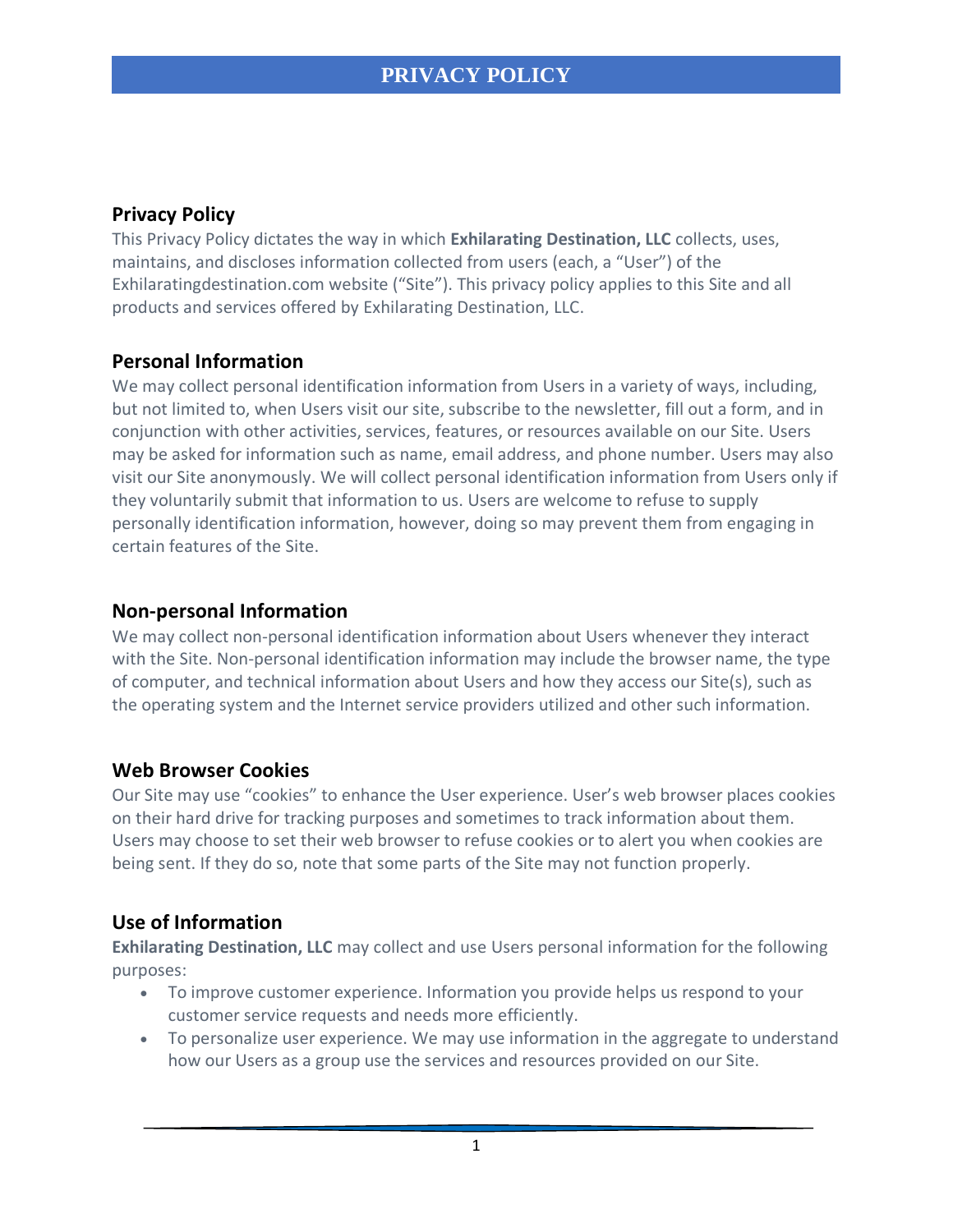• To send emails. We may use the email address to respond to their inquiries, questions, and/or other requests. If User decides to opt-in to our mailing list, they will receive emails that may include company news, updates, related product or service information, etc. If at any time the User would like to unsubscribe from receiving future emails, there are detailed unsubscribe instructions at the bottom of each email.

## **Protection of Information**

We follow current best practices for data collection, storage, and processing practices and security measures to protect against unauthorized access, alteration, disclosure, or destruction of your personal information, username, password, transaction information, and data stored on our Site.

# **Sharing of Information**

We do not sell, trade, or rent Users personal identification information to others. We may share generic aggregated demographic information not linked to any personal identification information regarding visitors and users with our business partners, trusted affiliates, and advertisers for the purposes outlined above. We may use third-party service providers to help us operate our business and the Site or administer activities on our behalf's, such as sending out newsletters or surveys. We may provide your information to these third parties for those limited purposes provided that you have given us your permission.

### **Third-Party Websites**

Our Site may contain links to sites and services of our partners, suppliers, advertisers, sponsors, licensors, and other third parties. We do not control the content or links that appear on these sites and are not responsible for the content of or business practices of websites linked to or from our Site. In addition, these sites or services, including their content and links, may change. These sites and services may have their own privacy policies and customer service policies. Browsing and interaction on any other website, including websites that have a link to our Site, is subject to that website's own terms and policies.

# **Privacy Policy Updates**

**Exhilarating Destination, LLC** reserves the right to update this privacy policy at any time. When updates are made, we will revise the updated date at the bottom of this page. Users should frequently check this page for any changes to stay informed about how we are helping to protect the personal information we collect. You acknowledge and agree that it is your responsibility to review this privacy policy periodically and become aware of modifications.

### **Acceptance of These Terms**

By using this Site, you accept this policy and terms of service. If you do not agree to this policy, please do not use our Site. Your continued use of the Site following the posting of changes to this policy will be deemed your acceptance of those changes.